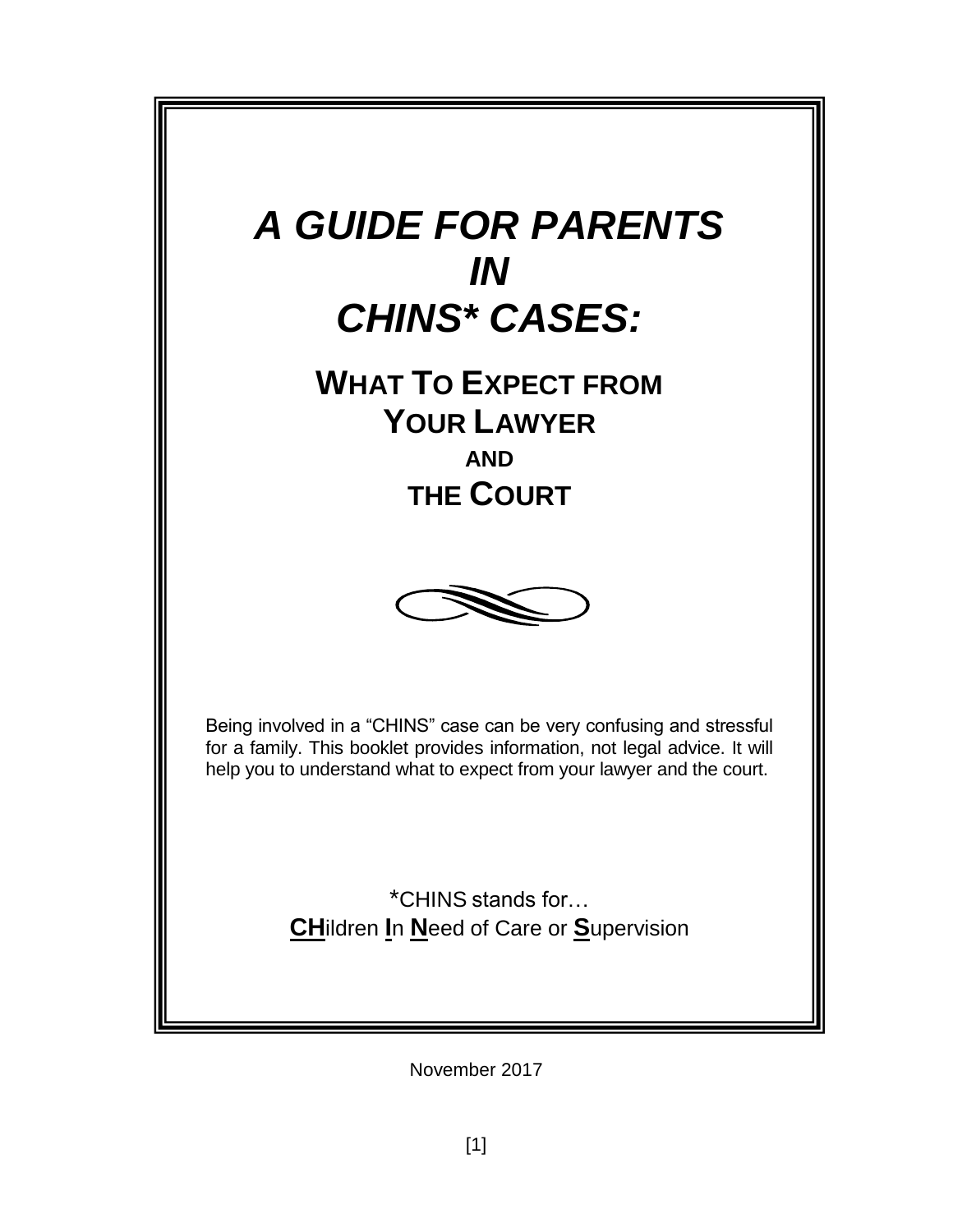# **Table of Contents**

<span id="page-1-0"></span>

| 1.                                                                                                                                     |     |
|----------------------------------------------------------------------------------------------------------------------------------------|-----|
| 2.                                                                                                                                     |     |
| 3.                                                                                                                                     |     |
| 4.                                                                                                                                     |     |
| 5.                                                                                                                                     |     |
| 6.                                                                                                                                     | .10 |
|                                                                                                                                        |     |
|                                                                                                                                        |     |
| 9.                                                                                                                                     |     |
|                                                                                                                                        |     |
| Resources for Parents and Other Caregivers - DCF Resources Webpage<br>Parent's Guide to Vermont's Child Welfare & Youth Justice Agency |     |
|                                                                                                                                        |     |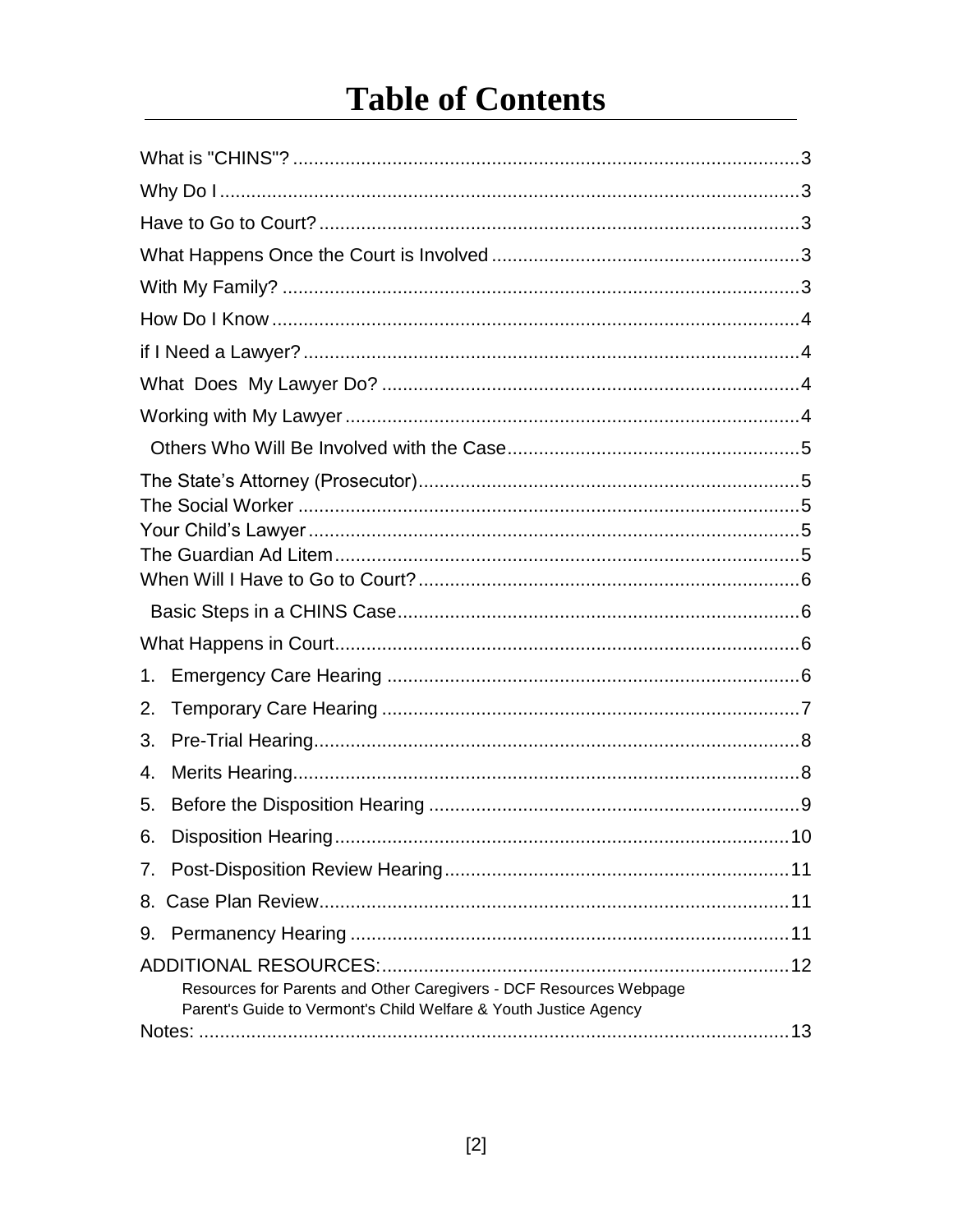**This booklet is intended to provide a basic overview of what to expect from your lawyer and the court. It is very important to talk with your lawyer about anything happening in your case that you do not understand.**

# WHAT IS "CHINS"?

- <span id="page-2-0"></span>"CHINS" is a term that stands for a **CH**ild **I**n **N**eed of Care or **S**upervision.
- $\bullet$  It refers to a child who may be:
	- **Abandoned**
	- **Abused**
	- Neglected (not adequately cared for)
	- Beyond the parent's control
	- **Truant**

The job of the court is to keep your child safe and to help you create a safe home for your child. The judge must decide what is best for your child, based on information that you and others provide.

# Why Do I HAVE TO GO TO COURT?

<span id="page-2-2"></span><span id="page-2-1"></span>Someone is concerned about your child. Someone might have called the Child Protection Hotline to report a concern. Someone may have called the police. When that happens, a Family Services social worker or police officer looks into the matter. The police may deem the situation an emergency and contact the State's Attorney. If the social worker has concerns about your child's safety or well-being, the social worker contacts the State's Attorney (prosecutor).

- The Department for Children and Families, Family Services Division (DCF–Family Services), or police may have talked with you and other people who know you and your family.
- The State's Attorney filed a *petition* (form) in the Family Division of the Superior Court with an *affidavit* (written statements made under oath) describing why your child may need care or supervision. The statements can be from DCF, a police officer, or the concerned person.
- As the child's parent or guardian, you have a right to be at court hearings and to know what is going on.

[Back to Top](#page-1-0)

# <span id="page-2-4"></span><span id="page-2-3"></span>What Happens Once the Court is Involved With My Family?

- You will receive a copy of the paperwork. This includes the petition and affidavit.
- $\bullet$  A hearing will be held. You are entitled to a lawyer.
- The judge can require that you and your family get services.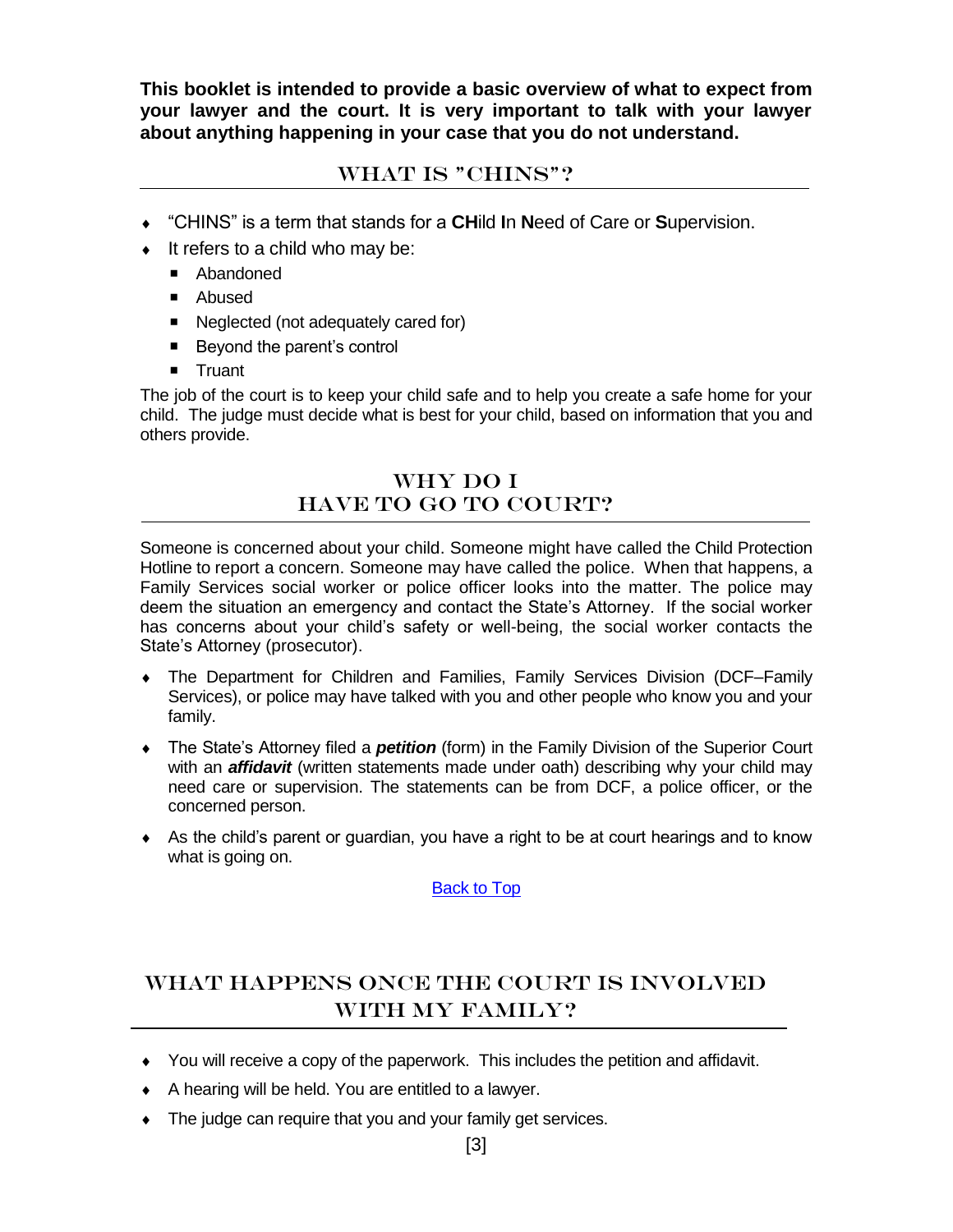- The judge can order that your child be temporarily placed in the custody of a friend or relative, or in the custody of the DCF-Family Services. If your child is placed in DCF custody:
	- DCF would be legally responsible for your child.
	- DCF can make decisions about where your child will live and what you need to do before your child can return home.
- The judge will review steps taken by DCF-Family Services to keep your child safe.
- The court will keep you informed of its decisions. You should receive copies of any Orders issued by the judge.

## How Do I Know if I Need a Lawyer?

- <span id="page-3-1"></span><span id="page-3-0"></span> You will receive a notice telling you when you must appear in court. This is called a "Notice of Hearing."
- $\bullet$  If the Notice says that you have the right to a lawyer, you can hire a lawyer or ask the court to appoint one for you.
- $\bullet$  If you cannot afford to hire a lawyer, you can apply for one at the courthouse. You may need to pay a fee on a sliding-scale basis.

#### [Back to Top](#page-1-0)

# WHAT DOES MY LAWYER DO? Working with My Lawyer

<span id="page-3-3"></span><span id="page-3-2"></span>Most often, you will meet your lawyer for the first time at the courthouse before the hearing. (If your lawyer cannot be present for the first hearing, you should meet with him or her after the hearing.)

- Your lawyer will:
	- Talk with you about what happened with your child
	- Help you understand your rights
	- Answer your questions
	- Tell you about the hearings you will attend
	- Tell you what to expect at each hearing
	- Speak for you in court
	- **Explain to you what happened after each hearing**
	- Keep you informed of future hearing dates
	- Return your phone calls.
		- Lawyers are often busy in court so it may take a day or two for your lawyer to get back to you.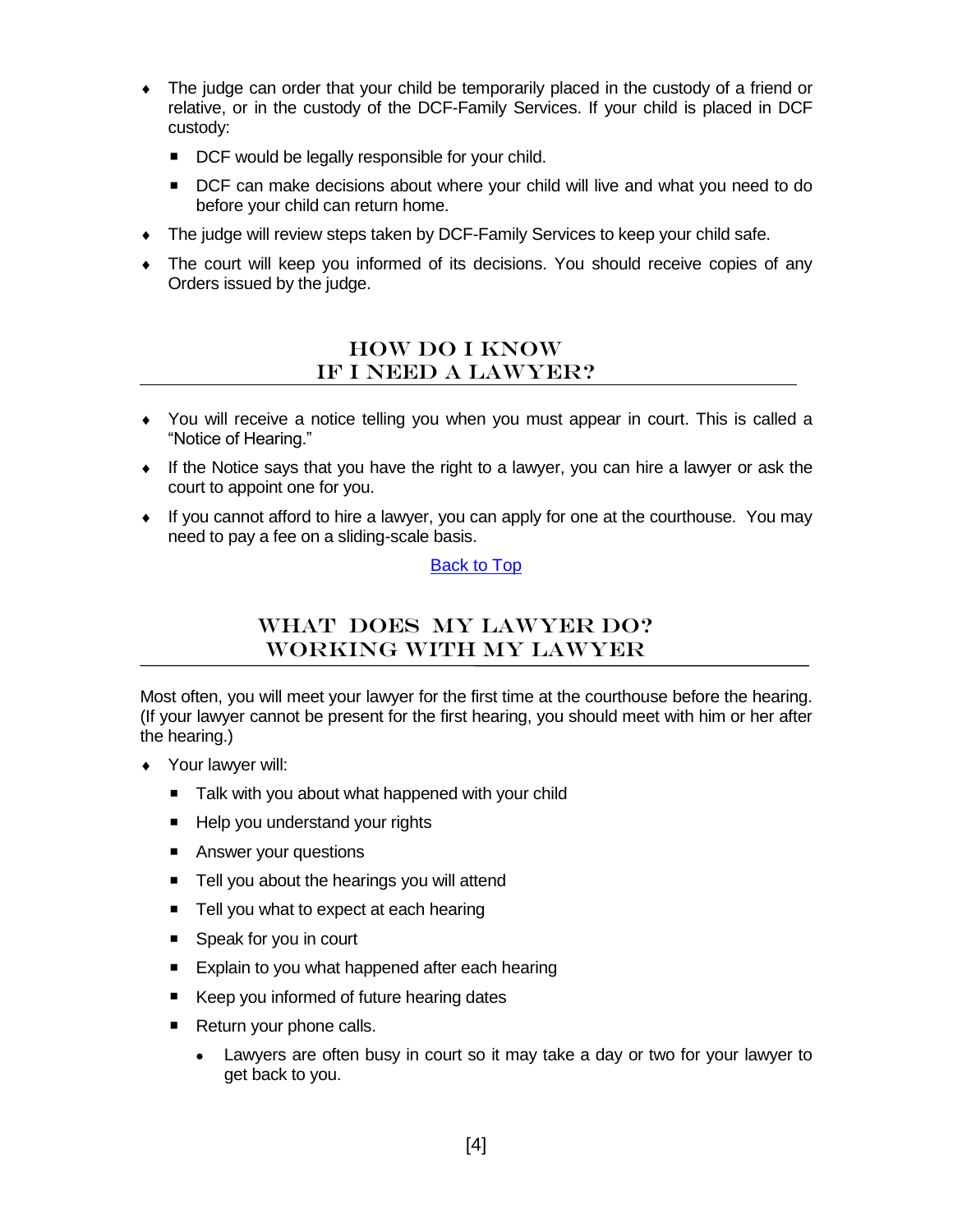<span id="page-4-0"></span>If you have not heard from your lawyer, call him or her as soon as possible. If you have questions or problems, call your lawyer.

 If you have a court-appointed lawyer who does not do these things, you can tell the judge during any hearing. You can also tell the Defender General, because that office oversees your lawyer.

> Defender General's Office 6 Baldwin Street Montpelier, VT 05663-3301 (802) 828-3168

**It is your responsibility to let your lawyer and the court know if your phone number or address changes.**

#### [Back to Top](#page-1-0)

#### Others Who Will Be Involved with the Case

#### <span id="page-4-1"></span>*The State's Attorney (Prosecutor)*

The State's Attorney has to prove why your child is in need of care or supervision. The State's Attorney works closely with the DCF-Family Services social worker.

#### <span id="page-4-2"></span>*The Social Worker*

The DCF-Family Services social worker works with children and families on the issues that brought them to court. Your social worker is looking out for the best interests of your child and wants to support your family to address the problems that caused the situation to be in court. The social worker coordinates referrals to services you may need for your family and must include you in developing a case plan. The social worker makes recommendations to the court on what kinds of supports and services are needed. The social worker gathers information to help the judge make decisions about what should happen with your case.

#### <span id="page-4-3"></span>*Your Child's Lawyer*

The court will appoint a lawyer to represent your child in court.

#### <span id="page-4-4"></span>*The Guardian Ad Litem*

The court will appoint a Guardian ad Litem (GAL) as an independent advocate to look out for the best interests of your child. GALs are volunteers. Their role is to learn as much as they can about your child and your family to make impartial recommendations to the court about what they think is best for your child. The GAL works closely with your child's lawyer and with DCF, but does not work for either of them.

#### **The Judge**

The judge will make decisions that impact you and your child based on the information presented by each side in court. The judge is guided by what is in your child's best interest. [Back to Top](#page-1-0)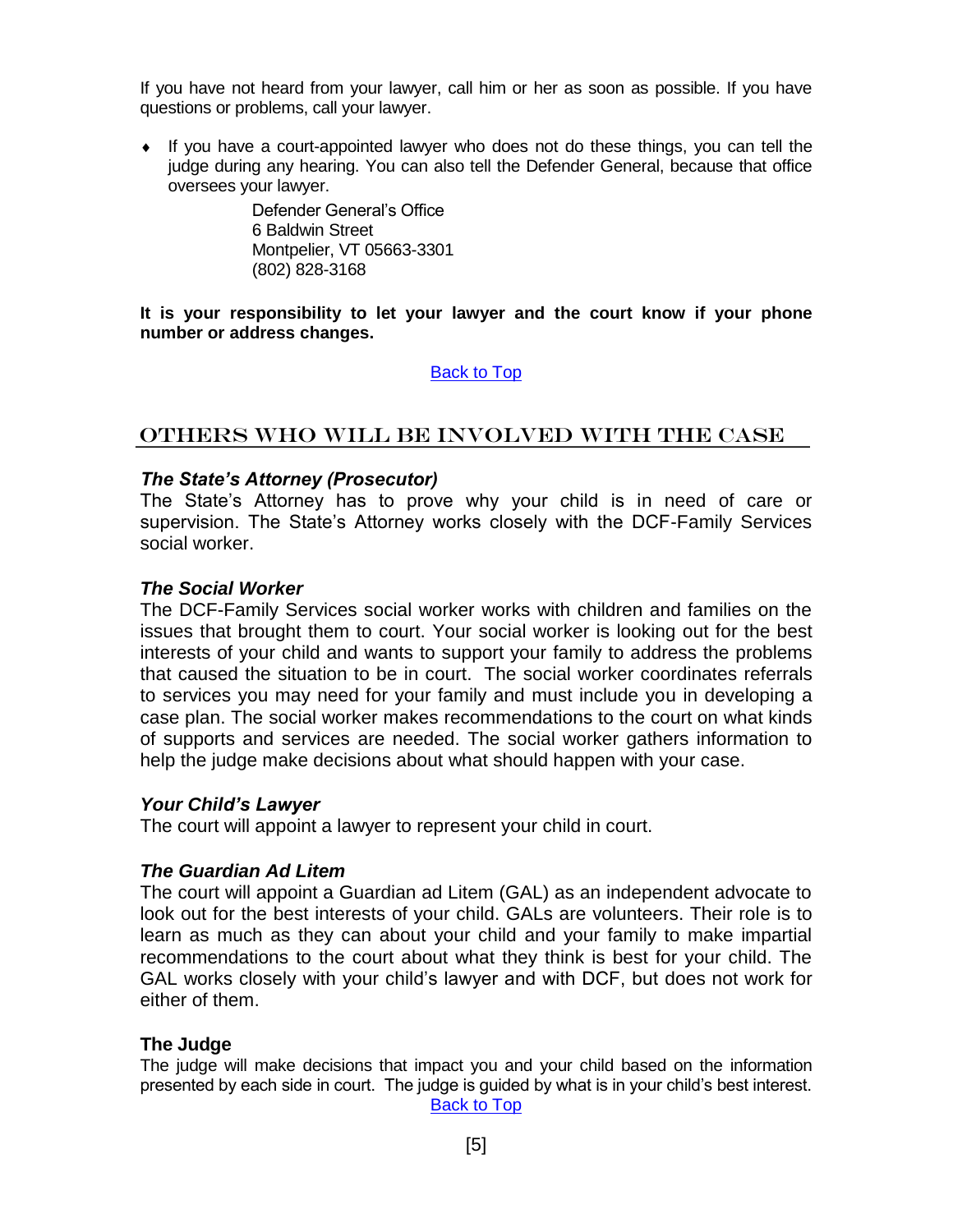# When Will I Have to Go to Court?

<span id="page-5-3"></span><span id="page-5-0"></span>You will be asked to attend several court hearings and other meetings so that the judge and others can listen to all sides and decide how to help your family**. It is very important that you attend the hearings and meetings.**

It is also important that the court and your attorney be able to get in touch with you, so make sure you **let them know if your address or phone number changes.**

Remember: the purpose of the court proceedings is to provide for the care, protection, education, and healthy development of your child. The court is concerned with your child's safety and need for a stable, permanent home. The judge's decision is based on what is best for your child.

### <span id="page-5-1"></span>Basic Steps in a CHINS Case

Each hearing has a different purpose. Most court cases follow these basic steps:

- **Emergency Care Hearing** (in emergency situations)
- **Temporary Care Hearing** (within 72 hours if a child is taken into emergency custody)
- *Preliminary Hearing* (if no emergency exists). This takes place 15 days from the filing of a Petition
- ◆ *Pre-Trial Hearing* (15 days later)
- *Merits Hearing* (60 days from the start of the case)
- *Disposition Hearing* (35 days after Merits Hearing)
- *Post-Disposition Review Hearing* (2 months later)
- *Case Plan Review* (not held in court; this takes place every 6 months if a child is in foster care)
- **Permanency Hearing** (12 months after a child is placed in foster care)

[Back to Top](#page-1-0)

#### WHAT HAPPENS IN COURT

#### <span id="page-5-2"></span>*1. Emergency Care Hearing*

 You may not know about the Emergency Care Hearing because it may be done quickly, in response to an emergency. The judge may be contacted over the phone by a police officer if the officer believes that your child needs to be taken into immediate emergency custody. Or, the hearing may take place in court before you are able to get to the courthouse.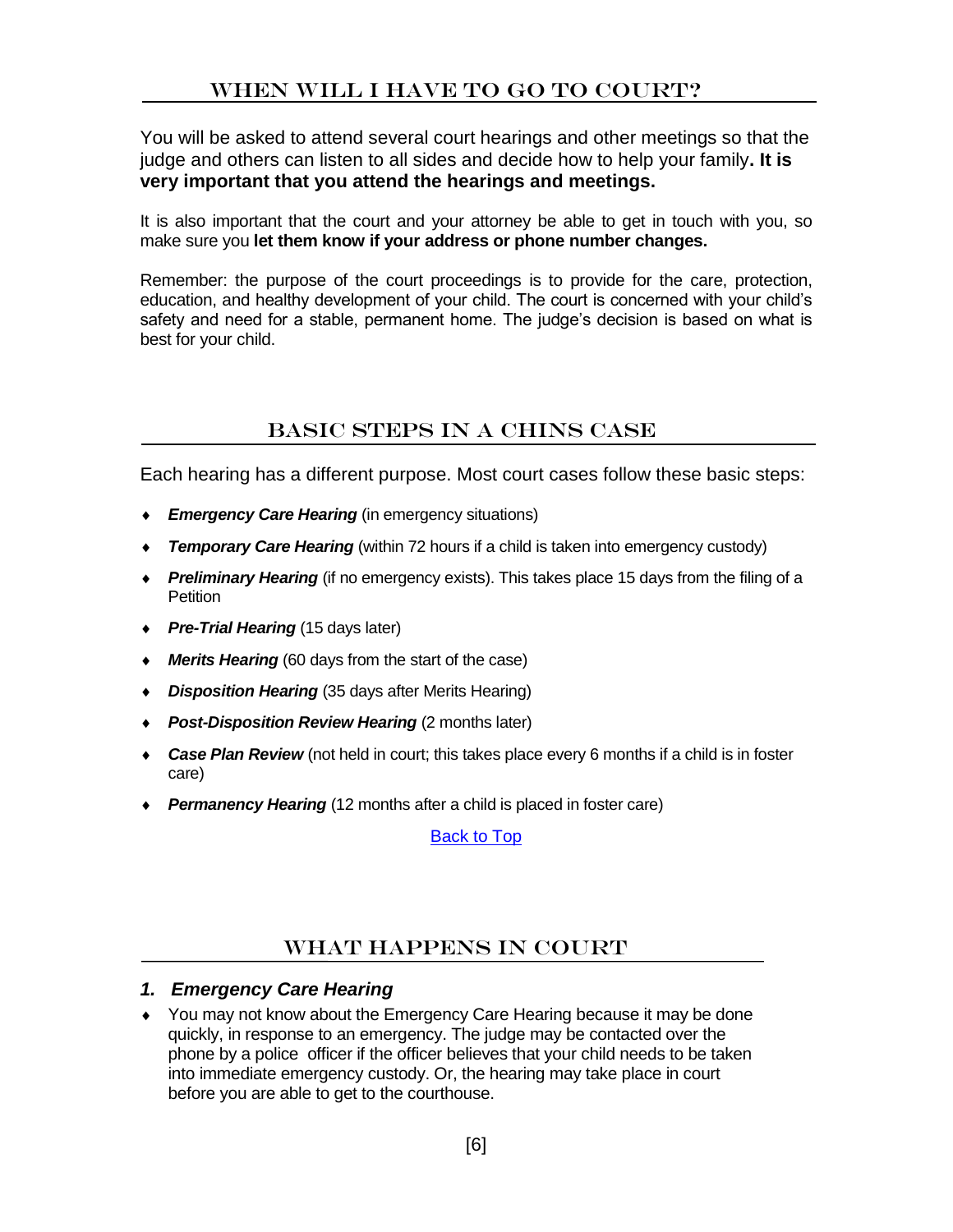- $\bullet$  If the judge believes that your child is in immediate danger, the judge may issue an Emergency Care Order to protect your child's safety and well-being. If this happens, there will be a Temporary Care Hearing in court within 72 hours to decide if the child can safely return home and what will happen next.
- During those 72 hours, the child can be temporarily placed in an approved foster care home or with a relative. The DCF-Family Services worker will gather information to present to the court at the next hearing.

If the case does not begin as an emergency, it will likely start with a Preliminary Hearing after the State's Attorney files a Petition with the court. The next hearing would then be a Pre-Trial Hearing (see page 6).

#### [Back to Top](#page-1-0)

#### <span id="page-6-0"></span>*2. Temporary Care Hearing*

- This hearing will be held within 72 hours (3 days) of the Emergency Care Hearing (not counting state holidays).
- At the Temporary Care Hearing, the judge decides who should have temporary custody of your child. The judge may decide that your child should be returned to your care, or may temporarily transfer custody to DCF-Family Services or another person, such as a relative or close friend. Let your lawyer or social worker know if there are any relatives or close friends who can provide a safe home for your child. A non-custodial parent who wants custody of their child has to tell the judge how he or she can meet the child's needs.
- If the judge gives temporary custody of your child to DCF, that doesn't mean that your child will never return home. Most children return home once the family has worked out the issues that brought the child into care.
- If DCF gets temporary custody of your child, DCF will decide where your child will live for the time being.
	- You and your lawyer will talk to the social worker about setting up a schedule for you to see and/or talk with your child.
	- The judge can order DCF-Family Services to provide visits for you and your child.
	- The judge can require DCF-Family Services to provide services to your child or to refer you to services.

[Back to Top](#page-1-0)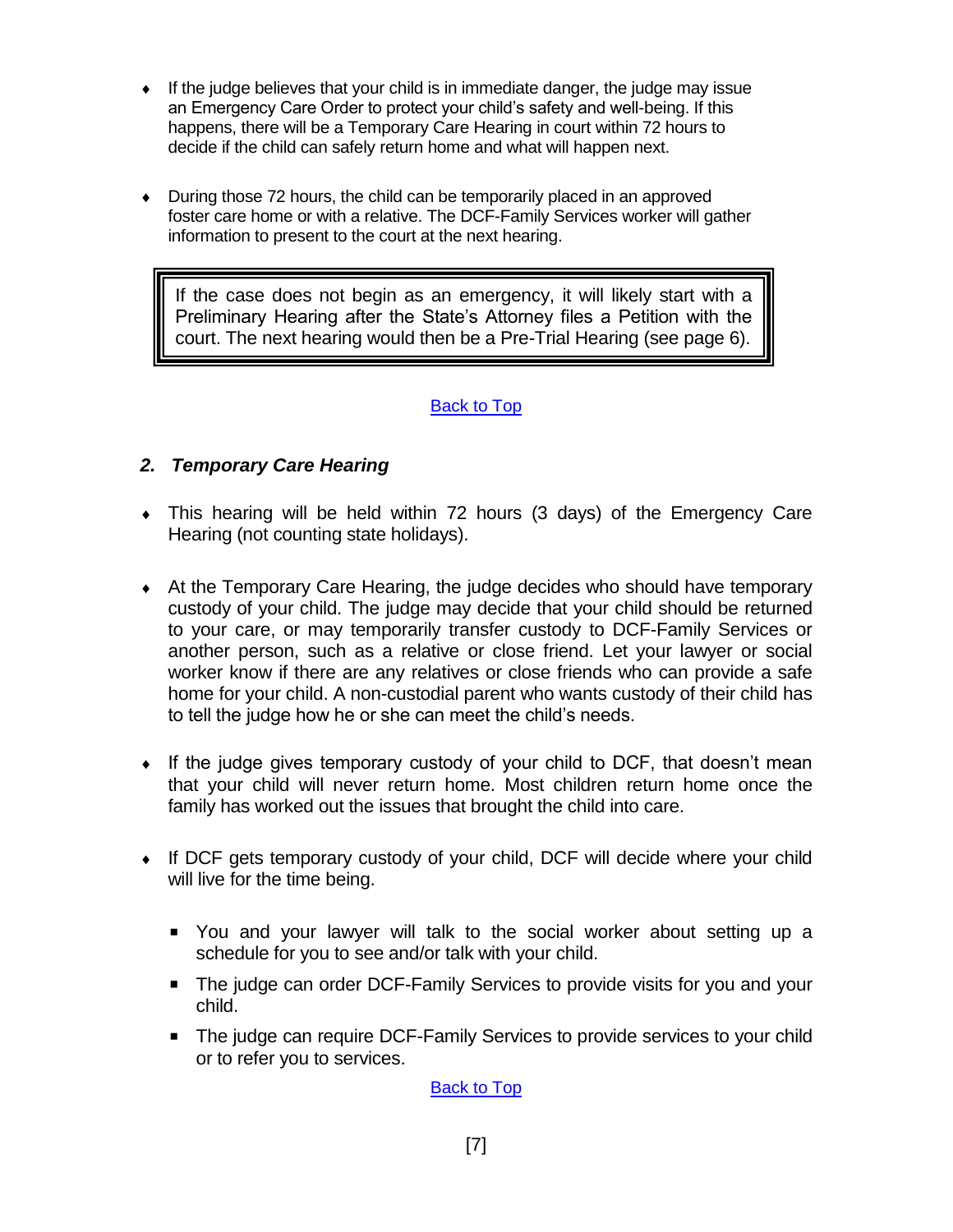#### <span id="page-7-0"></span>*3. Pre-Trial Hearing*

- This hearing is held 15 days after the Temporary Care Hearing or the Preliminary Hearing.
- The purpose of the Pre-Trial Hearing is to discuss whether you will admit or deny the allegations (accusations) in the petition. This means that you will have to decide whether to admit (agree) or deny (disagee) that your child is in need of care or supervision.
- Before the hearing, you and your lawyer will talk so that you can make a decision. This is an important decision, because it affects what will happen with the rest of the case. Be sure that you understand your choices and what they mean. Be sure that your lawyer explains this to you.

#### **Next Steps:**

- If you admit to the allegations in the petition, it is called reaching the "merits" of the case. The next step would be the Disposition Hearing.
- If you deny the allegations in the petition, the next step is the Merits Hearing.

A Status Conference may be held at any stage of the case. It is a court hearing that allows the judge and other parties to find out what is going on with the case.

If your child is in foster care, DCF-Family Services has 60 days to file a written Case Plan. Family members should be part of the planning process. The Case Plan lists the services that the social worker thinks will be good for you and your child. That plan should be available to you and your lawyer around the time of the Merits Hearing. (The Merits Hearing should occur within 60 days from the date a child is removed from home.) The judge may give you or someone else (such as a relative or family friend) custody of your child with certain conditions. This is called a Conditional Custody Order.

#### [Back to Top](#page-1-0)

#### <span id="page-7-1"></span>*4. Merits Hearing*

- The Merits Hearing should occur within 60 days from the date of a temporary care order. This may not always be possible if the court or parties need more time.
- Your lawyer will meet with you before the hearing to listen to your side of the story and talk with you about what will be presented in court.
- Your lawyer will talk to witnesses (people who know you and your child), and may have them come to the hearing to tell the judge what they know about you and your child. This is called "testifying."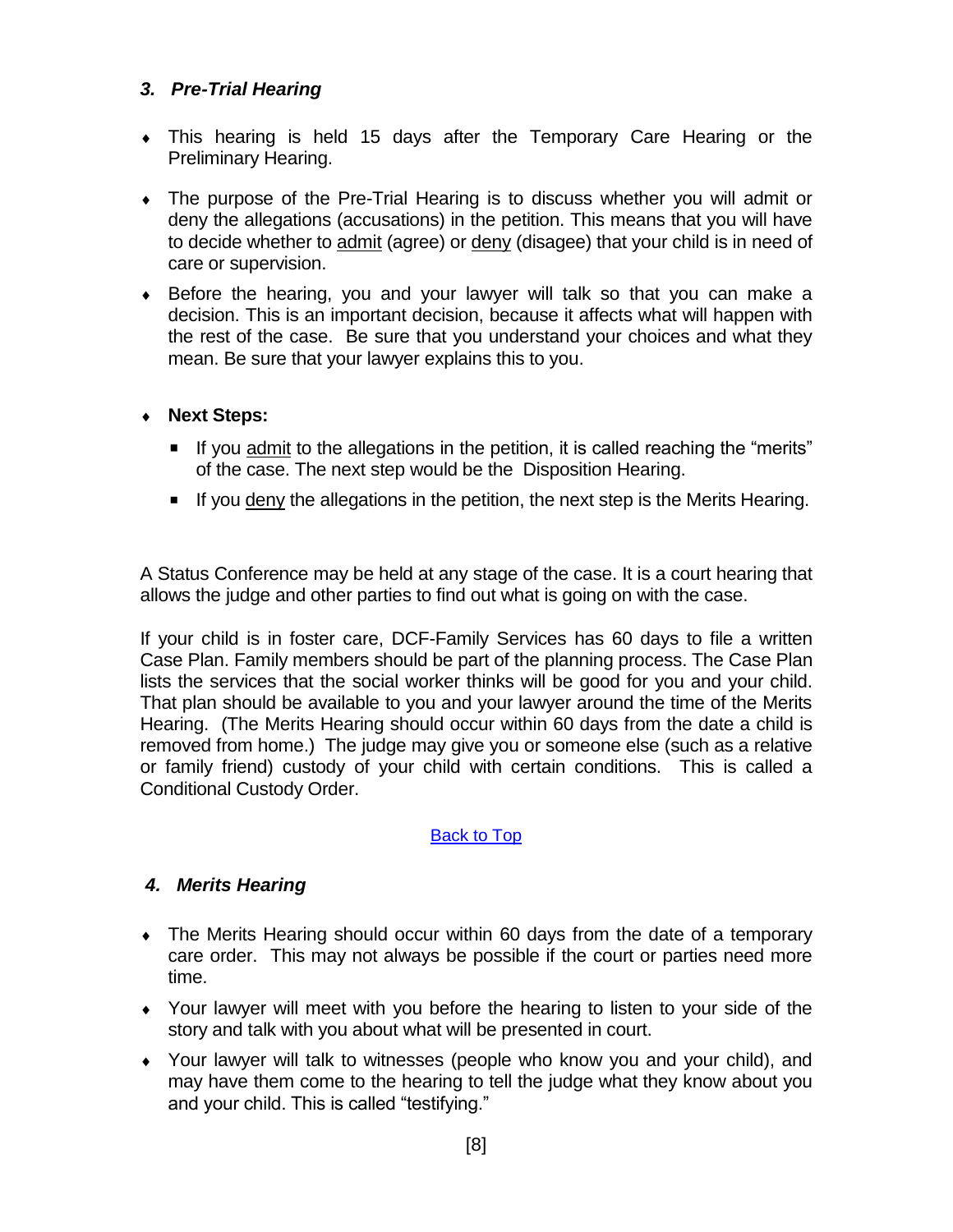- If you will be testifying, your lawyer will go over the questions you will be asked, and the questions that the State's Attorney may ask you.
- Your lawyer will research the legal parts of the case, and look over the DCF-Family Services file and any important paperwork.
- At the hearing, the State's Attorney ("the State") must prove that your child is a "Child in Need of Care or Supervision" (CHINS).
	- If witnesses testify for the State, your lawyer will ask them questions to challenge what they say.
	- Your lawyer may have witnesses to testify for you, and the State will question those witnesses.
- After listening to all of the witnesses, the judge decides whether your child is in need of care or supervision (CHINS).
	- If the judge decides that your child is not in need of care or supervision, the case is dismissed and your child returns home.
	- If the judge decides that your child is in need of care or supervision, a Disposition Hearing will be held within 35 days.

#### [Back to Top](#page-1-0)

#### <span id="page-8-0"></span>*5. Before the Disposition Hearing*

The word 'disposition' means making a final arrangement.

Before the Disposition Hearing, the Family Services social worker prepares a Disposition Case Plan. This means the social worker has made final arrangements or a final plan for your case.

- The purpose of the Case Plan is to help you and your family work out your problems.
- It describes your child's needs and a plan of "services." Counseling is an example of a service that might be recommended.
- If your child is in DCF custody, the Case Plan may require that your child remain in DCF custody for the time being

**or**

- $\bullet$  The plan may be for your child to return home when it is safe to do so.
- If your child is over 16 years of age and has been placed in DCF custody, the Case Plan should include services from the Agency of Education and agencies in the community.
- Family Services must file the Disposition Case Plan with the court and make it available to your lawyer 7 business days before the scheduled disposition haering.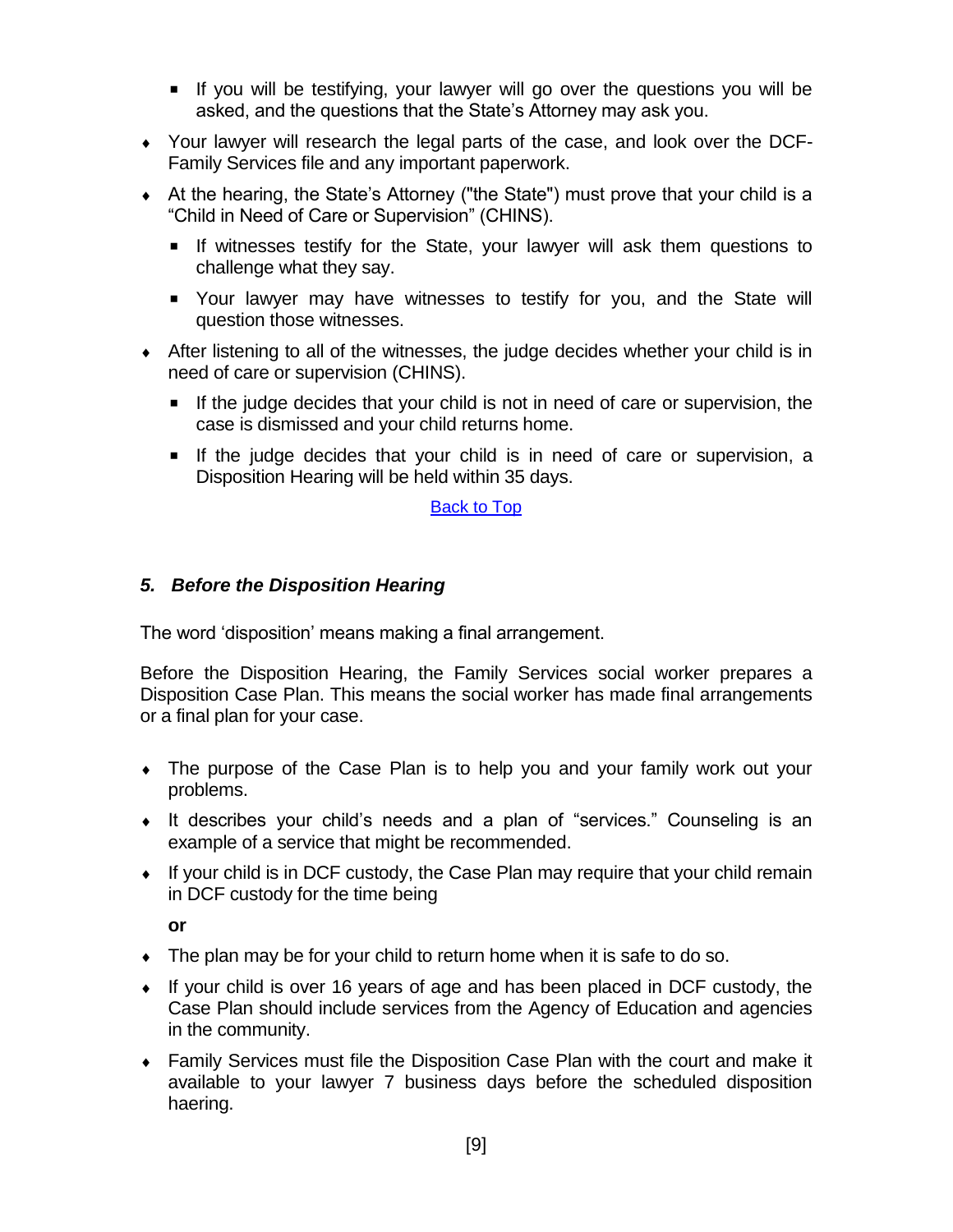- The Case Plan also recommends a long-term goal for your child, such as returning home or living with someone else.
- Your lawyer should discuss the Disposition Case Plan with you. If your lawyer does not contact you to discuss the Plan, call him or her before the hearing date.
- $\bullet$  If everyone agrees to the Plan, the judge will likely approve it.
- If the Plan is **not** agreed to, there will be a contested Disposition Hearing.

#### [Back to Top](#page-1-0)

#### <span id="page-9-0"></span>*6. Disposition Hearing*

- The Disposition Hearing should be held within 35 days after the Merits Hearing.
- $\bullet$  If everyone agrees to the Case Plan, the judge will likely approve it.
- If the Case Plan is **not** agreed to, a contested Hearing is held.
	- You and your lawyer must discuss the social worker's and the court's concerns about the safety and well-being of your child.
	- **•** Your lawyer may present a different plan to the court. Your lawyer might have witnesses testify for you at the hearing.
	- The judge will decide who will have legal custody of your child and what you, and possibly your child, must do.
	- If your child is placed outside of your home to live, the judge will decide how often you can see your child.
	- **The judge can order visits between your child and other people who are important** to your child.
- The judge will issue an Order based on the Disposition Case Plan that will guide how this matter is handled for the coming months and what the goal for your child should be.
- You need to work with DCF-Family Services and **follow the court's order** about addressing the issues in your family.
	- You might need to participate in counseling or take a class on how to better meet your child's needs.
	- If you do not follow the Order, it could take longer for your child to be returned to you, and you could even lose your rights to your child forever.
- On a monthly basis after the Disposition Hearing, let your lawyer know how the Plan is working out for you. **If the Plan is not working, your lawyer needs to know.**
- Your lawyer will tell you about your right to appeal the judge's decision. This means that you can ask the Vermont Supreme Court to review the judge's decision if you do not agree with it.

**[Back to Top](#page-1-0)**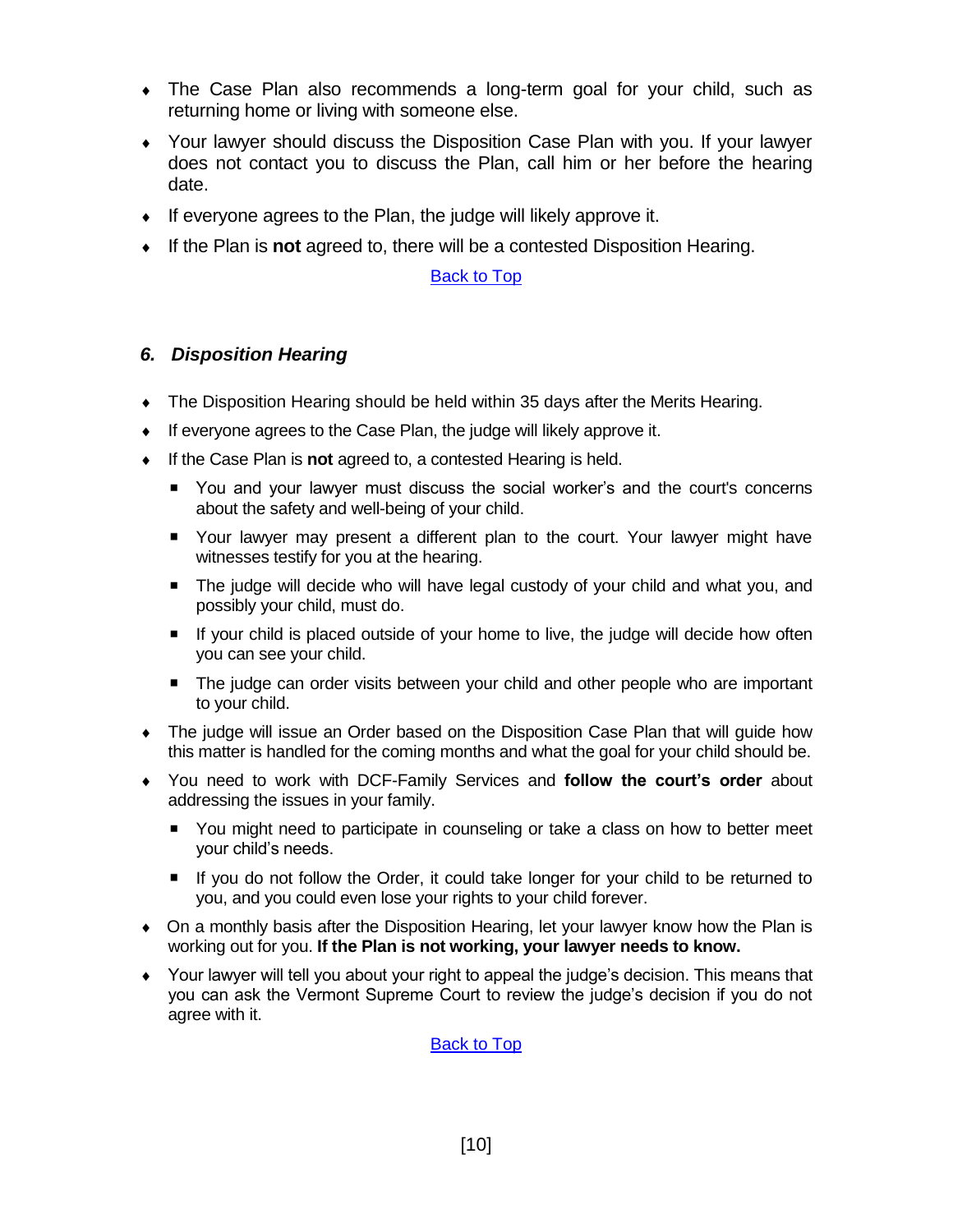#### <span id="page-10-0"></span>*7. Post-Disposition Review Hearing*

- $\bullet$  This hearing is held 60 days after the Disposition Order.
- At this hearing, **the court checks the progress** that you and your child are making.
- $\bullet$  It is important that you talk to your lawyer before this hearing.

#### <span id="page-10-1"></span>*8. Case Plan Review*

- If your child is placed in DCF custody, a Case Plan Review will be held at the DCF office every 6 months.
- ◆ DCF-Family Services will send you a letter inviting you to this meeting. Your social worker and others involved with the case will be there.
	- The plan for your family will be discussed.
	- The person in charge of the meeting will talk about:
		- the goal for your family,
		- whether you and DCF-Family Services are doing what you are each supposed to do, and
		- how your child is doing.
	- Changes to the Case Plan may be made.
	- You may challenge certain parts of the Case Plan.
	- Your lawyer may be present for this meeting, particularly if you do not agree with the Case Plan, or if DCF-Family Services is not following the Case Plan.
- Since this is not a court hearing**,** your lawyer might not plan to attend. **You must let your lawyer know of the date** if you want to be represented at this Case Plan Review meeting.

When the Case Plan Review happens before a Permanency Hearing, decisions may be made that will be presented to the court at the Permanency Hearing. It is important that your lawyer know about these decisions before the Permanency Hearing happens. **It is important that you talk with your lawyer before each hearing.**

#### [Back to Top](#page-1-0)

#### <span id="page-10-2"></span>*9. Permanency Hearing*

- If your child is in DCF custody, there will be a Permanency Hearing in court at least once a year. (These hearings can take place sooner if the child is under age 6.)
- The purpose of this hearing is for the court to make sure that your child has, or will soon have, a permanent home.
- About a month before this hearing, DCF will file an updated Case Plan, called a Permanency Plan. Your lawyer should talk with you about what the plan says.
- DCF will present this Plan at the hearing. You have the right to disagree with the Plan. If you disagree with the Permanency Plan, the court can schedule a contested hearing. At this hearing, your lawyer may ask witnesses to testify on your behalf.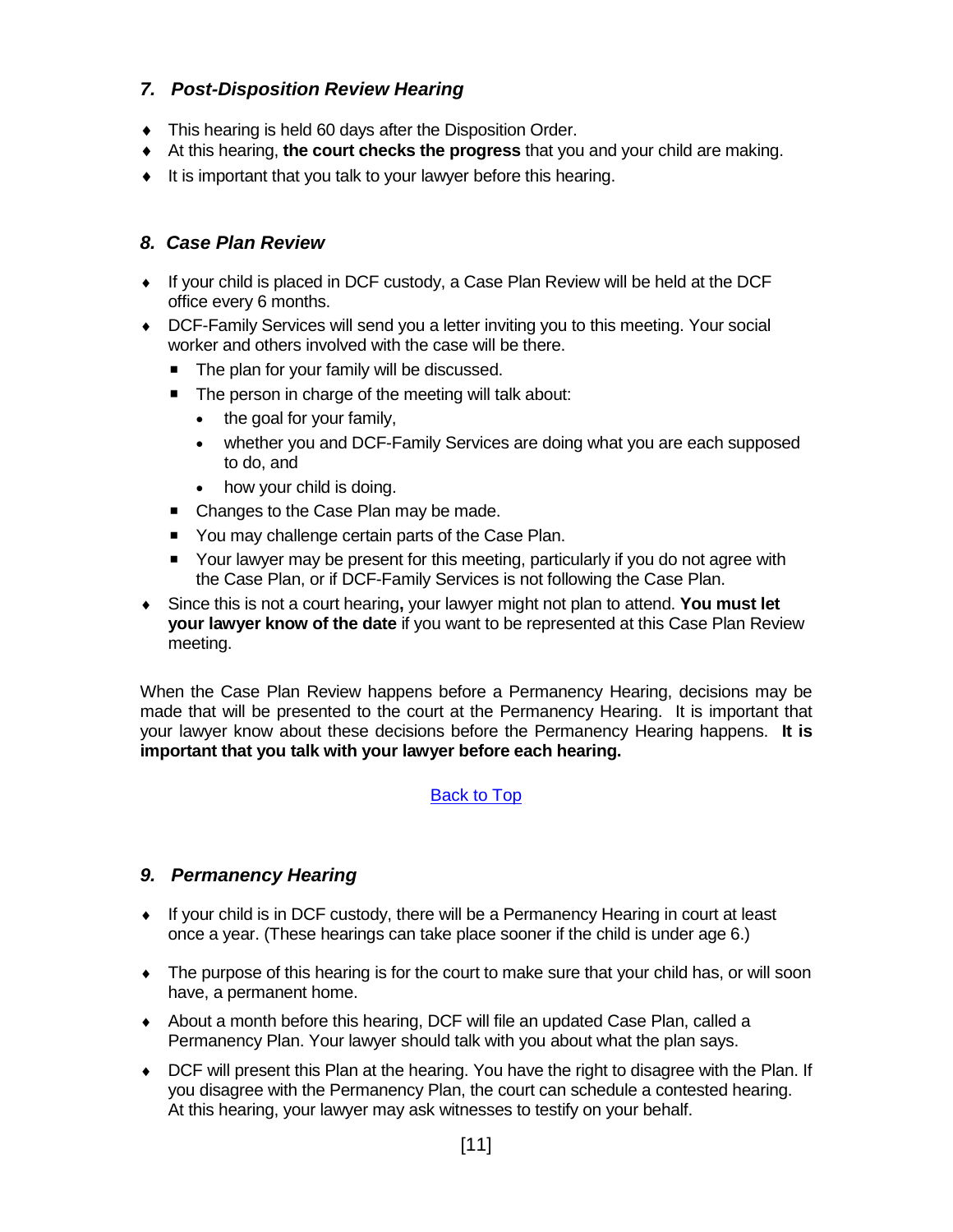- The court will accept or reject the Permanency Plan. The judge will issue a Permanency Order. Your child could be placed in your home, or the court could consider another permanent home for your child. Examples of this are adoption or Permanent Guardianship.
- In making a decision, the judge will look at many things, including:
	- Whether you have done what you are supposed to do according to the Case Plan;
	- Whether DCF has made efforts to reach the permanency goal for your child.
- The judge's decision is guided by what is in your child's best interest.

# *ADDITIONAL RESOURCES:*

- ➢ *[Resources for Parents and Other Caregivers -](http://dcf.vermont.gov/resources) DCF Resources Webpage*
- ➢ *[Parent's Guide to Vermont's Child Welfare & Youth Justice Agency](http://dcf.vermont.gov/sites/dcf/files/FSD/pubs/Parents-Guide-FSD.pdf)*

An overview of how the child welfare and youth justice system works including the following sections:

- 1. The Family Services Division
- 2. Child Welfare in Vermont
- 3. Youth Justice in Vermont
- 4. DCF Custody
- 5. The Court Process
- 6. Rigths & Responsibilities; and
- 7. Resources That Can Help

[Back to Top](#page-1-0)